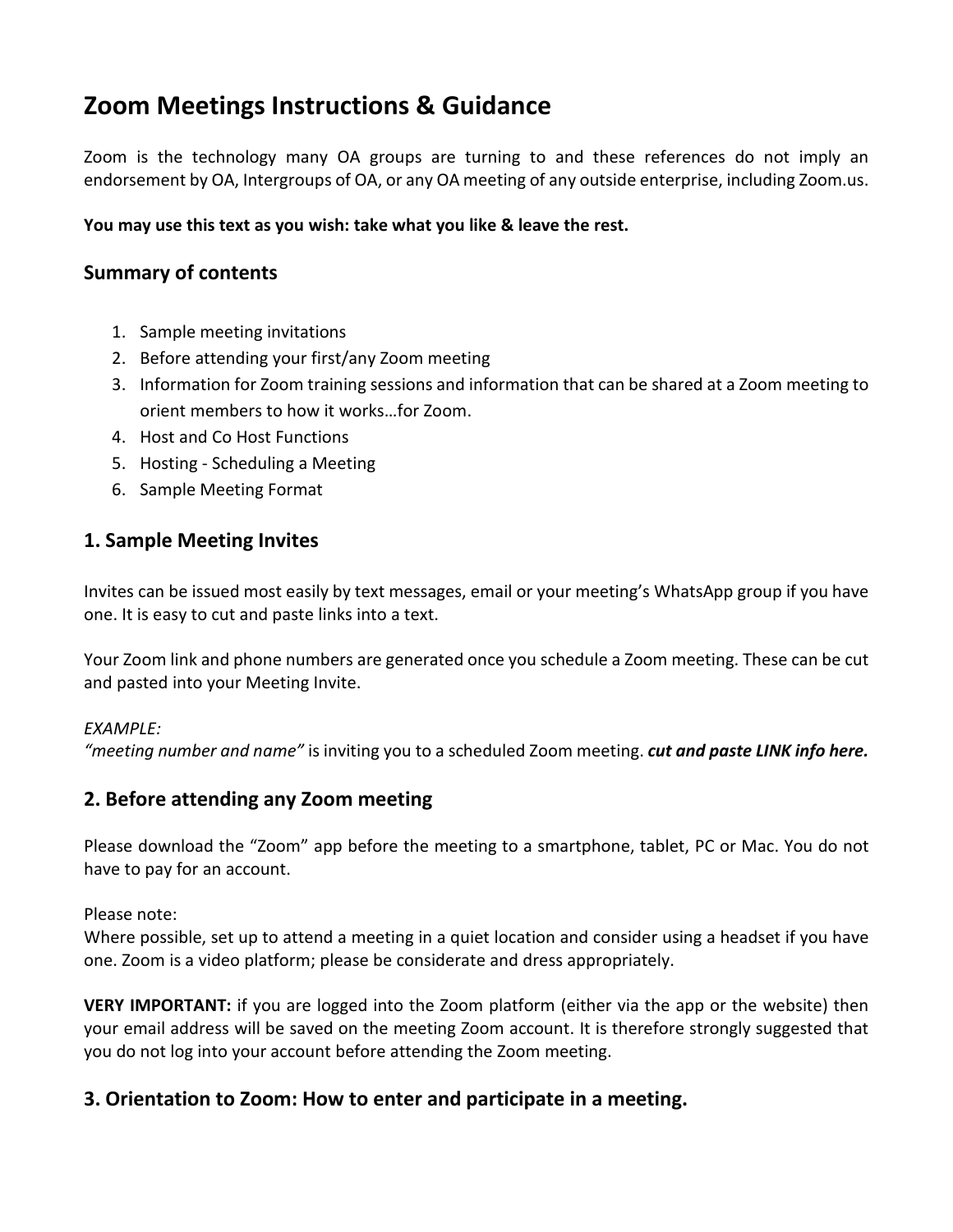Here is additional information that may be included in your invite to members who may be entirely new *to Zoom.*

OR This information can be used to orient "newbies" to Zoom on screen before the formal meeting starts.

*Many meetings "open" the Zoom room early so fellows can come and get familiar with the meeting controls.*

*Be aware that Zoom looks slightly different depending on the device your members are using, this information does it's best to cover most of them*

- **a) Muting and unmuting your microphone**
- **b) Turning your video on and off**
- **c) How to raise your (virtual) hand**
- **d) How to change your name**
- **e) The Chat functions**

#### **a) Muting and unmuting your microphone**

- **We kindly ask that you mute your microphone on entry.**
- Your microphone can be found on the bar at the bottom, left, or top of your screen. It looks like a microphone.
- You will find this bar by moving your mouse or finger down to the bottom, left, or top of your screen.
- It also may be found in the box where your image is, or you may find just the word mute.
- Scrolling your mouse over your image, you may find three dots ("… ") or the word mute.
- $\bullet$  If you are on your phone, press star 6 (\*6)to mute &/or unmute.
- This meeting is *not* recording. We have not authorized anyone to record.
- Please respect our tradition of anonymity: *what you see here, what you hear here, let it stay here.*
- If you have any concerns about your anonymity, please turn off your video and change your name. (see how to below)
- OA has long respected the tradition of anonymity and has not authorized anyone to record or capture images from this meeting.

#### *Please disable any recording or image capture devices while attending this meeting.*

If you are attending this meeting, we consider that you have agreed **not** to record or capture images. These meetings may have attendees outside of the R9 district and no consent has been given to record this meeting.

#### **b) Turning your video on and off**

• Please turn your video on or off, as you wish.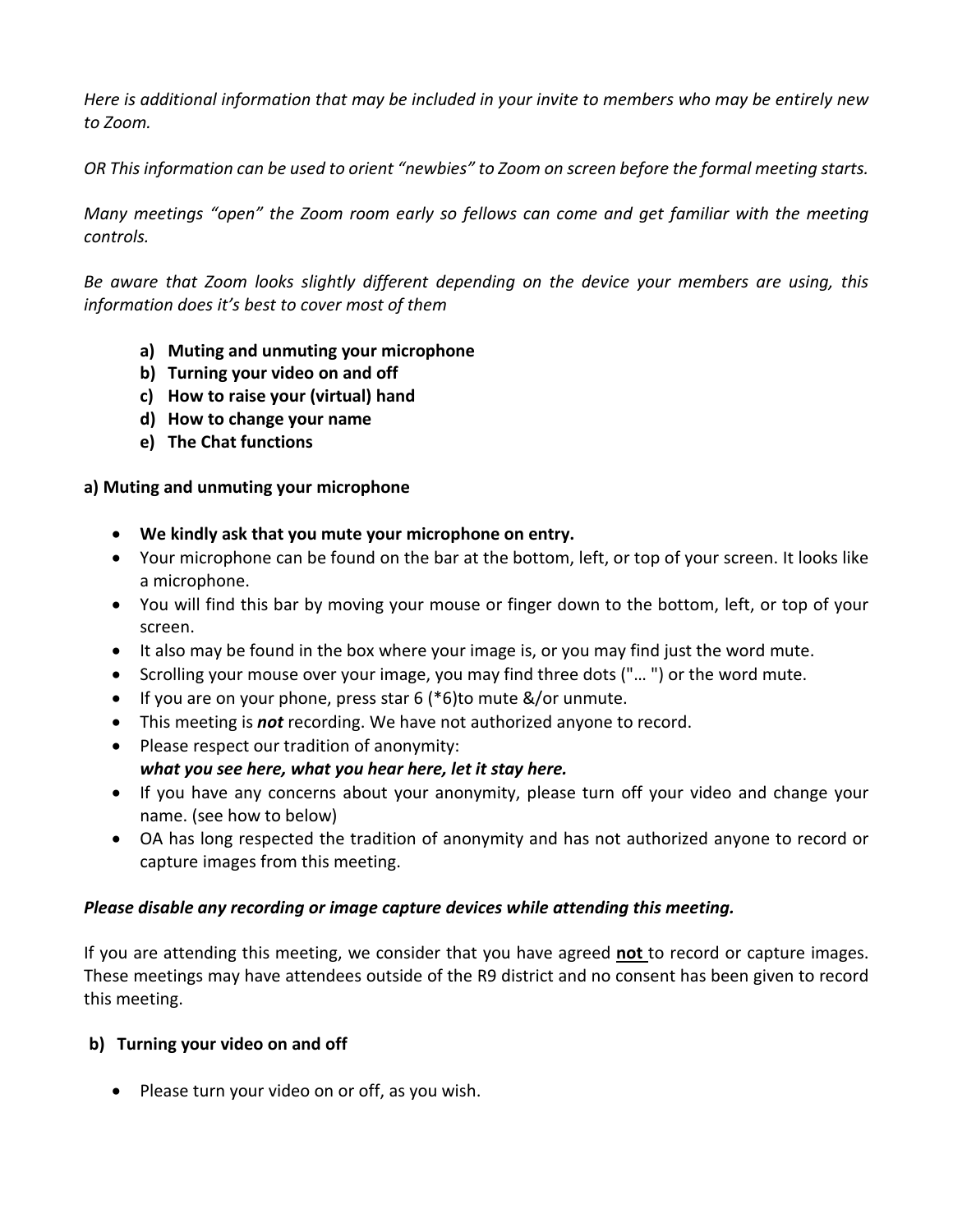- Near to your microphone, there will be an image of a video camera, click to turn on or off. The off position will place a diagonal line through the image.
- This meeting asks that you turn off your video if you are moving around or eating and to raise *your (virtual) hand if you wish to read, share, or make an OA related announcement:*

#### **c) How to raise your (virtual) hand**

- To raises your hand on a tablet, PC, or smartphone, look for the word **"participant",** the words **"raise hand"** or a "**blue hand"** symbol.
- It may be near the banner or box where you found for your video or microphone.
- If you have found the hand or the blue hand symbol, simply click on it to raise your hand.
- *Please lower your hand when you are done sharing.*
- You may also find the raised hand symbol under "Participants."
- "Participants" on some devices may be indicated by an image of a 2-person silhouette.
- If you still have issues finding where to raise your hand, look for 3 dots(…) or something that says "more."
- Click on "Participants," Look for your name in the participants list, click on it or click on "more" to find the raise hand symbol.

## The meeting leader (host) or assistant leader (co-host) has a list of raised hands in the order they were *raised and will call on you to share or read.*

#### **d) How to change your name**

(as it appears in the meeting - this will not affect the settings in your personal account)

- You will also see in this on the three dots … pull-down menu: "rename."
- The group conscience of our meeting is not to use last names.
- Please remove your last name, or the co-host will do so.
- You are not required to show your name but you need to put something in this area if you wish to be called on by the leader.
- You are welcome to use a fictitious name.
- Some members put their first name & their phone number to indicate to other members they are available for outreach calls.

## **e) The Chat functions**

- The other thing you will see on the toolbar is "Chat." We use Chat as we use the "We Care" sheet. Here, willing members share their names & numbers with all members attending the meeting.
- **The list is for OA use only & only available during the meeting**
- Put information such as your name, phone number, email address.
- You can also write if you need outreach, are available to sponsor, need a sponsor, or have OA announcements or meeting announcements in Chat.
- Caution: you are asked not to put your information in the Chat box if you do not wish to share **it.**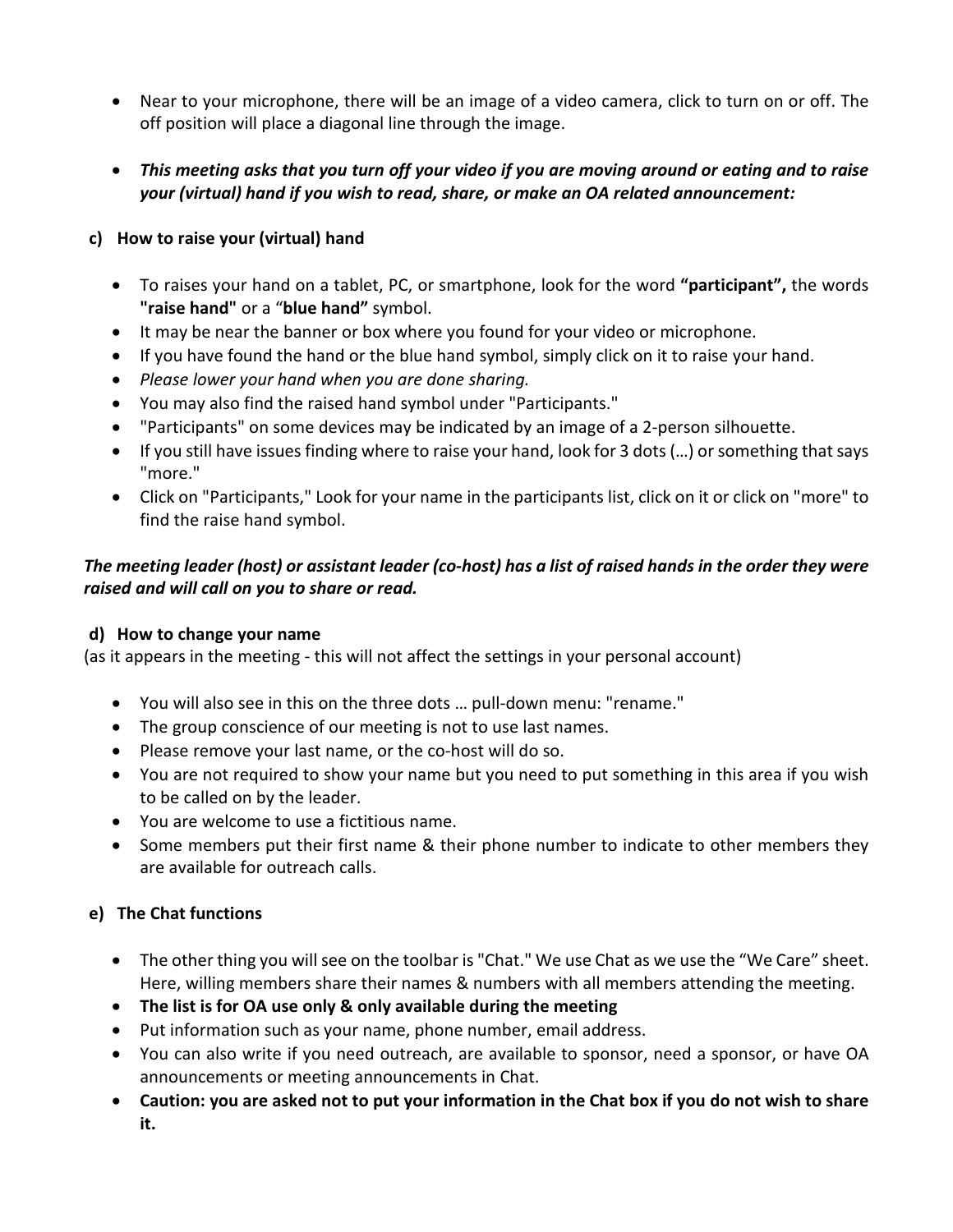- This list is transferred and stored on the Zoom platform electronically, and the host, administrator, and chat monitor will have access to it.
- We ask that you respect the OA tradition of anonymity and not use this list for anything but OA related purposes.
- *Please do not crosstalk in Chat, reference comments by members, or share non-OA related information*.
- If you need technical support, you may request this in the Chat box.
- If you are calling in via phone, when sharing please state your name and number for the "We Care" sheet if you'd like.
- After the meeting is over, the Chat box monitor will ask if fellows on the phone want to leave their name and number. Names and numbers will be announced at the end of the meeting. If you need a sponsor or are available, you may call the Chat box monitor for the We Care information.
- It is not possible to download the whole Chat record this has been disabled in the Zoom settings.

# **4. Host & Co-host Functions at a Meeting**

Your meeting may need a variety of virtual service positions filled.

Please note smaller meetings (under 16 members) may not require all these positions.

However, every meeting will need a leader (host) and co-host in the event a leader loses internet connection, and to support the meeting.

Service positions that are recommended for meetings of more than 16 members are as follows:

## **A) The Host.**

Functions include:

- screen share,
- make someone the co-host,
- lower hands (if not done by the member),
- assist meeting leader in calling on fellows to share if required,
- removes disruptors,
- assigns members to breakout rooms (if used).

#### **B) Co-hosts – possibly one for each of the following functions**

- Chat Box maintenance, and We Care list maintenance;
- Mute, unmute & stop video meeting or assign people to a breakout room;
- Name & number change for people that call in by phone (numbers must be modified. Generally, remove all but last 3 digits )
- Break-out room for newcomers or those struggling with the technology
- Meeting Leader.

#### **Information for hosts / co-hosts:**

- Changes to the chat box can be made by the host by clicking on the 3 dots at the bottom of the chat box set to no chat at all, host and participants, host only.
- Disable private messages seen is cross talk.
- As a host, you can allow others to become co-hosts.
- Select them by clicking on their name on the Participant's list.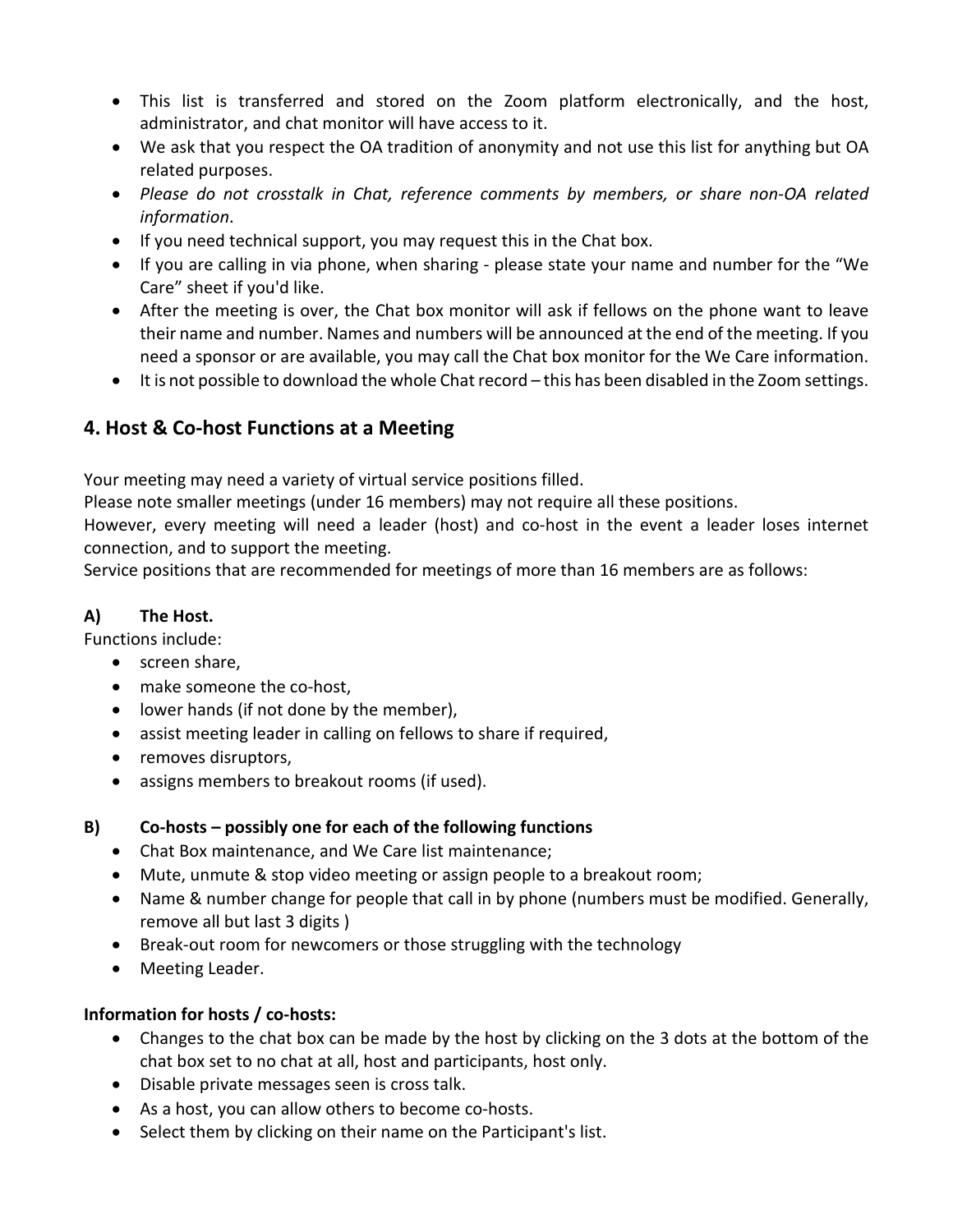- A box may open to the right, underneath, or there is word that says "more."
- Or you can click/press on their picture image of a member or by clicking on "more" or the 3 dots to make someone a co-host.
- Co-host controls are similar to personal controls. They allow you to click on Participants in the participant list or image.
- Sometimes you may need to click on more or scroll to the popup box left.
- Host or co-hosts can mute, unmute, stop the video, start the video, rename, raise, or lower hands.
- The host may also need to transfer the position of "host" to another participant.
- Phone participants cannot co-host or host.

#### **Breakout Feature**

- The host can use the breakout room feature for one on one Zoom training, meetings with newcomers, sponsor introductions, and to remove disrupters.
- The host can select people to send to the breakout room, clicking on the breakout room in the controls area and selecting the participants that will go to the room, i.e., newcomers, newcomers, greeters, etc.

#### **Disrupters**

- Disrupters are people who intentionally come in to disrupt the meeting.
- If you are not sure someone is a disrupter, you can put them on hold.
- Highlight their name on the participant list select … or "more" and select "put on hold".
- HOLD will keep them out indefinitely.
- *Removal* means they can NEVER return so should not be used except in extreme situations.

#### **Host keys**

- The licenses holder for your Intergroup can schedule a meeting and share *host keys* so they do not need to be present at every scheduled meeting.
- If you are hosting a meeting, please be sure to get the host key from your licensee (or the last meeting host).
- If you have the host key, join the meeting, go to the bottom of the Participant's box with your mouse or finger and click on that area.
- You should see "claim host" and enter the key.

## *IMPORTANT – Always remember to close the meeting when you are finished otherwise the next scheduled meeting will not be able to access the room.*

# **5. Conducting the Meeting & other service positions**

For larger meetings, a male and female newcomer greeter it is suggested who can call newcomers after the meeting.

In these times of temporary meetings, please make outreach calls to your fellows, especially those that are missing.

If a meeting does not have a person to call missing persons, we suggested someone serve in this position, or that members review the We Care list to call missing fellows.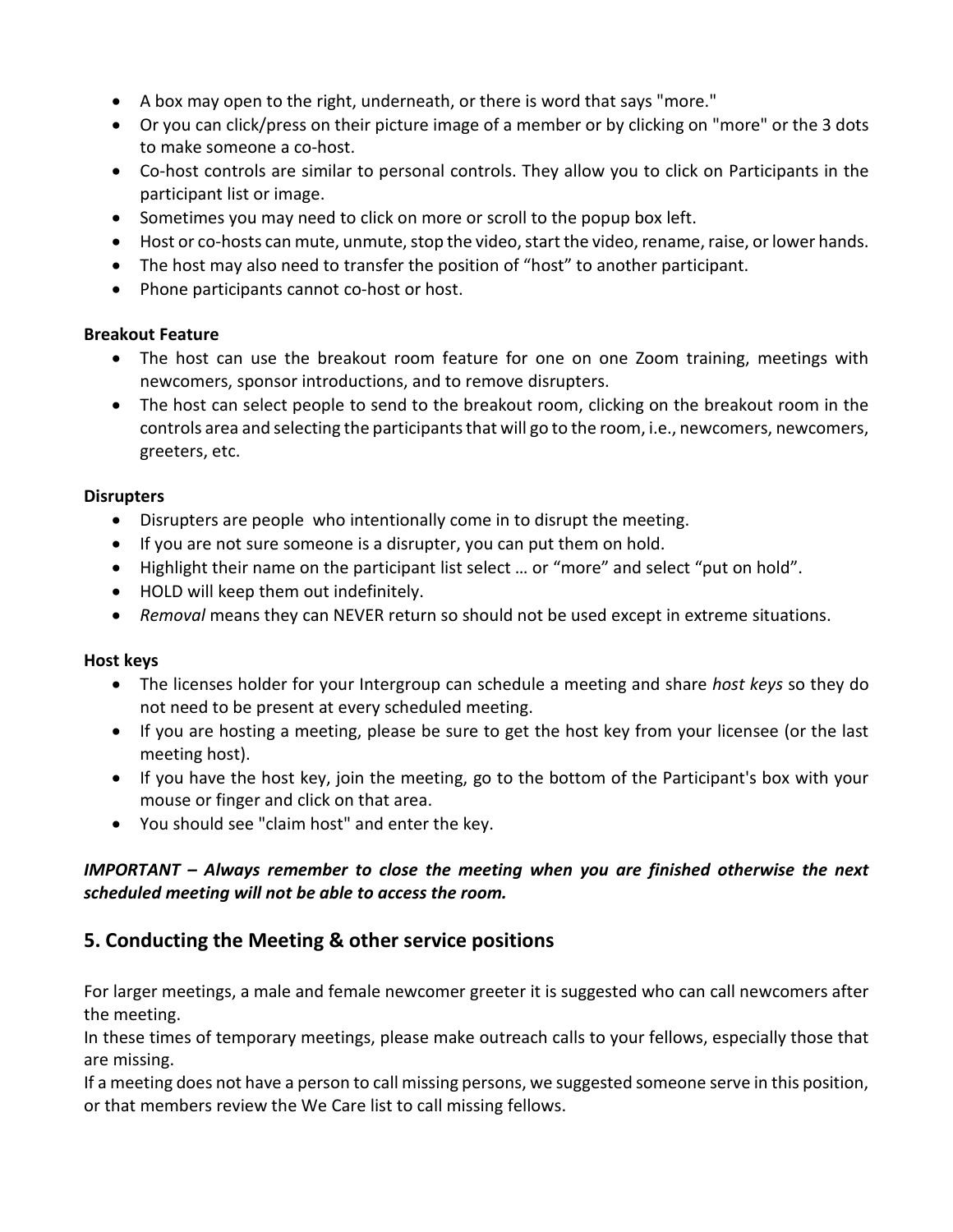Readings such as the 12 Steps, 12 Traditions, Welcome home, OA Preamble, How it Works, can be read and posted online.

It is a violation of copyright law to post any OA approved literature online except for the original Big Book forward and the first 165 pages of the Big Book, and copies of leader worksheets for the (green) OA Twelve Step Workshop and Study Guide.

## *Reading literature together online or sharing in large groups can be difficult.* Here are some helpful tips/suggestions:

Please remember these decisions ultimately rest with each meeting.

- Let people know every few readers what book you are reading and what page you're on.
- $\clubsuit$  Ask people to raise their hands using the raise hand function to read if they have the book you are reading (e.g., OA 12 & 12, Second Edition).
	- "Please do not read if you do not have this edition of the book since it's difficult to follow."
- $\hat{P}$  The leader can see a queue of raised hands and will call on you when it is your turn to share.
- $\cdot \cdot$  For shares, it is suggested that leaders call on the host and co-hosts first because they cannot raise their hands.
- Ask participants to respect the sharing guidelines and not participate in crosstalk, non-OA-related discussion, or advice-giving in the Chat box.
- $\cdot \cdot$  If the Chat box is being used to capture numbers, someone needs to hold the service position of copying all names and numbers posted on the screen.
- $\clubsuit$  If a meeting chooses, the chat box can be completely disabled, and fellows can leave numbers after sharing just like a phone meeting.
- $\cdot \cdot$  The chat box can be modified so that all information goes to the host and not members.
- $\div$  Your meeting can choose to offer to email the We Care List to all who leave their email.
- $\cdot$  At the end of the meeting, allow time for numbers to be shared. Again, following the best practices of phone meetings, members can claim their seats and ask for numbers they missed.
- $\clubsuit$  Make newcomers welcome and give them time to share.

Sharing: The meeting leader will recognize you by name when it is your turn to share.

Phone callers will be recognized by their last 4 digits. Once recognized, please unmute yourself. When you are through sharing, please re-mute.

Many of our meetings are larger than usual.

Please consider adding:

"If you did not get a chance to share, please reach out to someone on the We Care list."

#### **Shared Readings**

To keep it simple until meetings are more comfortable with the technology, we recommend that the meeting leader just reads literature they have selected themselves.

By all means share what source what page, if folks have the book they can read along. Later when the meeting leaders and members get more comfortable with the controls, screen sharing and sharing readings will evolve.

Make sure the meeting leader has a copy of the meeting format.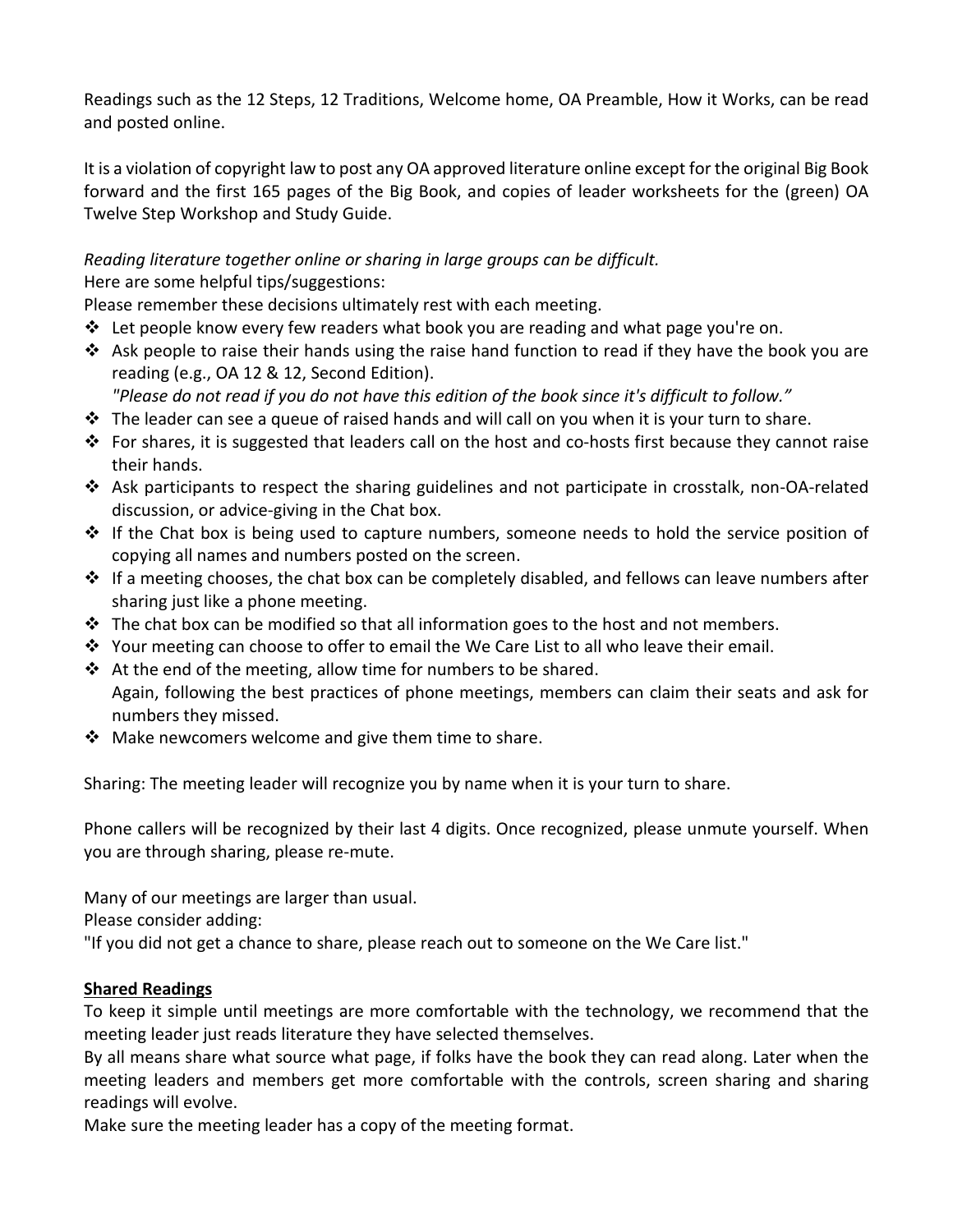A good way to distribute it is to attach it when email invites to the meeting are sent.

That way as many people in the meeting have it to hand and can volunteer to be meeting leader.

Again, as the meeting matures and all become more comfortable with the process, a group conscience can decide how the meeting wishes to schedule leaders, hosts and co-hosts and adapt a format that best suit their needs.

Screen share is an option for displaying material.

It is strongly suggested (for safety) that this be set up for "host only" in the licensee setting

Then, only the host can either: share their screen or transfer screen sharing to a co-host or known member.

To do this Press on the green share screen, if you have the reading or format already opened, you can simply click on these to share with all.

# **6. Sample Meeting Format**

This format was adapted from a standard meeting format on [OA.org](http://oa.org/) Zoom meeting instructions were added. It starts on the next page so it can be used as a separate document.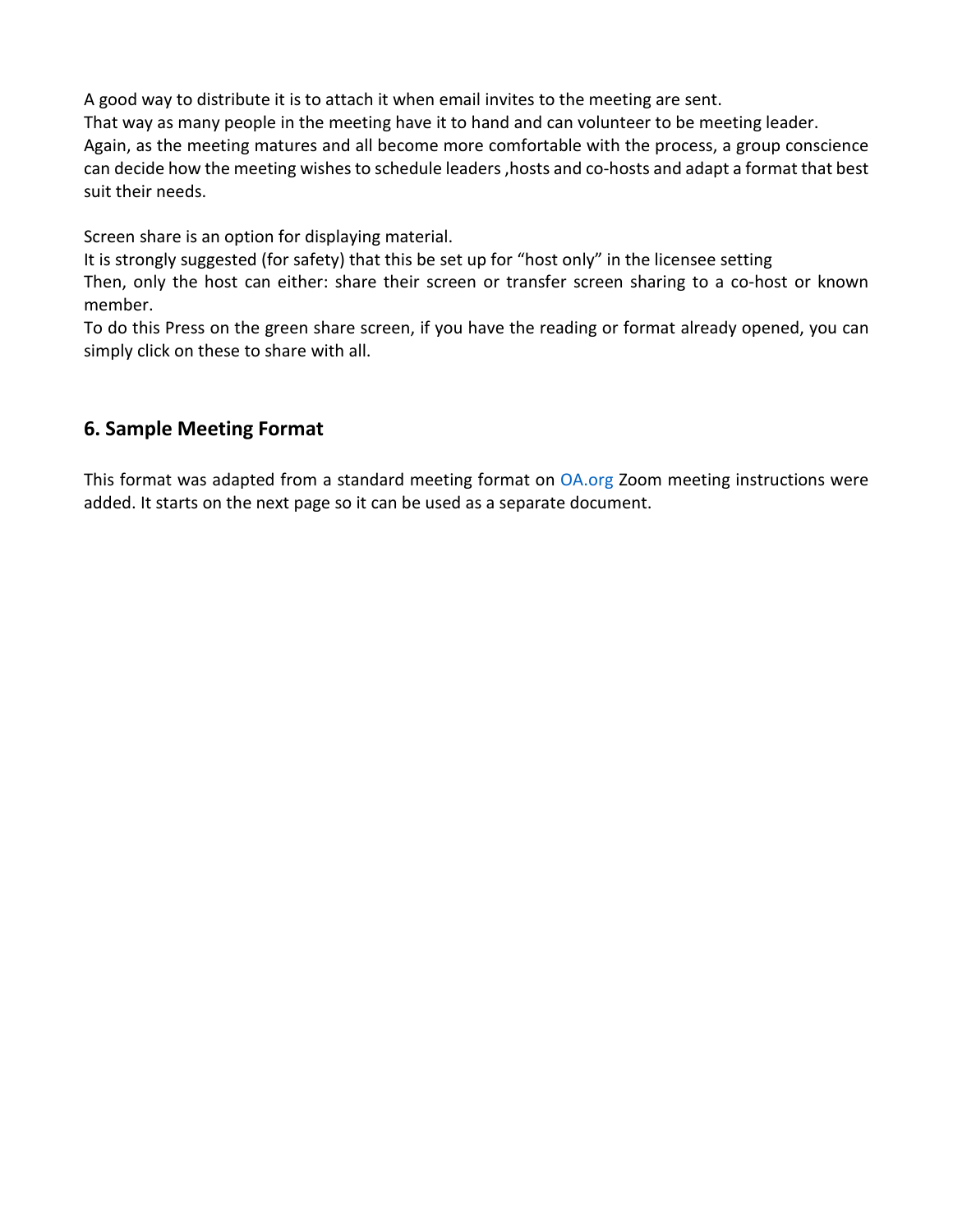Suggested Meeting Format Meeting Leader version

Welcome to the *[day and time]* **meeting of Overeaters Anonymous. My name is** \_\_\_\_\_\_\_\_\_\_. I am a compulsive eater and your leader for this meeting.

"Will those who wish, please join me in the Serenity Prayer:

God grant me the serenity to accept the things I cannot change, courage to change the things I can, and wisdom to know the difference."

"As we extend the heart and hand of the OA Fellowship to those who still suffer, let us be mindful of OA's Unity with Diversity Policy, which respects our differences, yet unites us in the solution to our common problem. Whatever problem you may have with food, you are welcome at this meeting, regardless of race, creed, nationality, religion, gender identity, sexual orientation, or any other trait."

Here are a few procedural details for participating in a Zoom meeting:

Please be informed that similar to other web-based technology, Zoom collects data on its users. Please review the Zoom privacy policy to stay informed about how such data is used and to make an informed decision about your choice to attend."

1. Everyone is asked to mute/unmute yourself as needed.

To keep the meeting quiet, we suggest staying muted until called

upon for reading or to share.

The meeting host will mute you if background noise is emanating from your feed and you do not mute yourself.

By clicking on the "participants" tab on your screen you will see

a list of all the participants at this meeting.

Please select your own name (it should be near the top of the list) and click on the 3 dots next to you name.

Choose "rename" and change your name so only your first name appears.

Please do that now.

If you are calling in via phone, the host will call on you based on

the last 4 digits of your phone number.

*Give them a minute to complete if needed.*

2. We will ask for volunteers for the readings and later to share. To volunteer, please raise your hand by clicking on the hand icon at the bottom of the Participants List. Everybody raise your hand now so I can see you know where to click.

your hand.

**Give them a few seconds. Now click on the icon again to remove** *Give them* **again to remove** 

3. Please raise your hand if you are willing to give service as the timer? Our shares will be limited to 3 minutes. Thank you \_\_\_\_\_\_ for being our timer.

4. Please raise your hand if you are at an OA meeting for the first, second, or third time? *Welcome them to the meeting*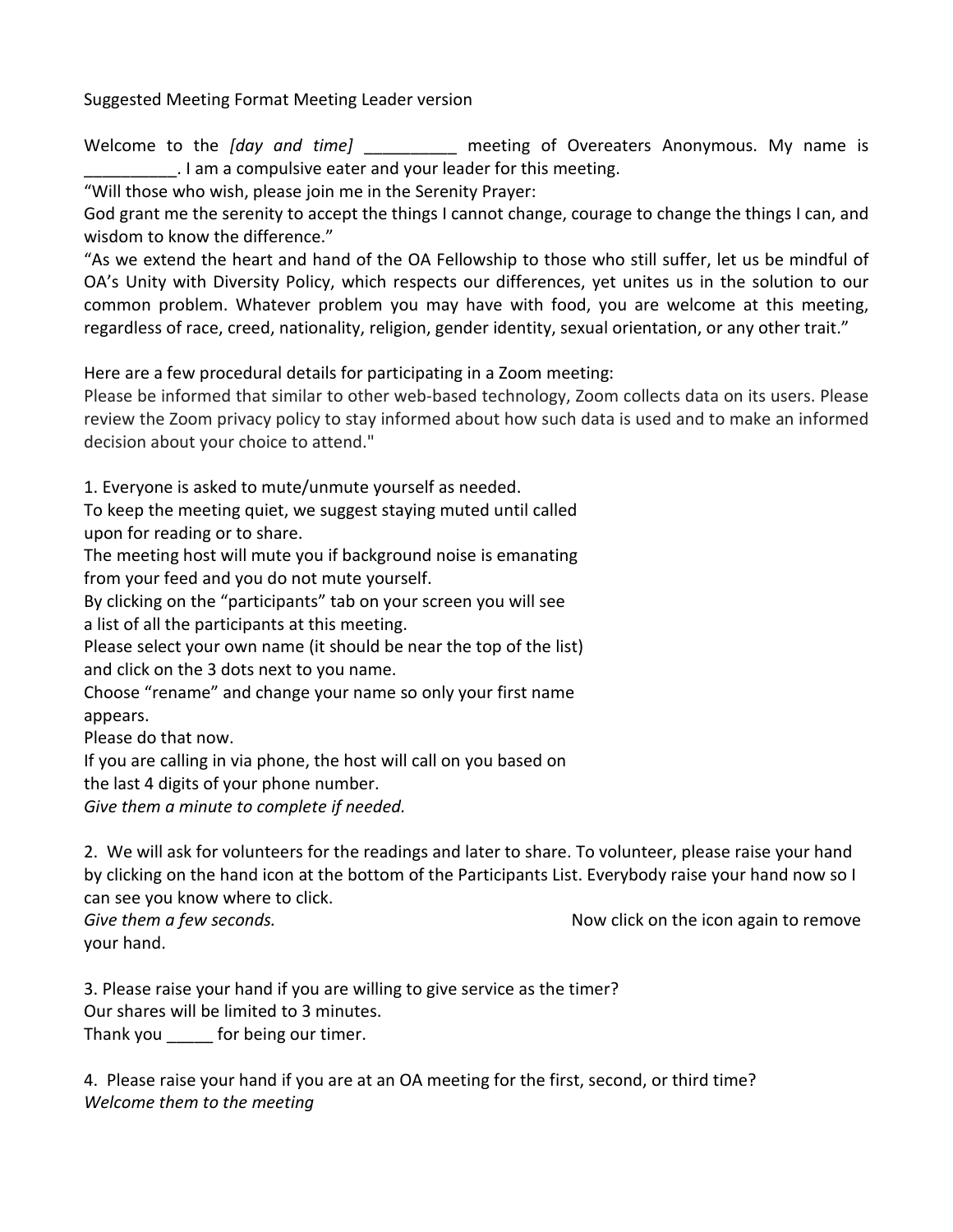We are glad you are here. Newcomers are invited to stay after the end of the meeting so we can answer your questions about OA.

## 5. "**The following is the OA Preamble:**

Overeaters Anonymous is a Fellowship of individuals who, through shared experience, strength, and hope, are recovering from compulsive overeating. We welcome everyone who wants to stop eating compulsively. There are no dues or fees for members; we are self- supporting through our own contributions, neither soliciting nor accepting outside donations.

OA is not affiliated with any public or private organization, political movement, ideology, or religious doctrine; we take no position on outside issues.

Our primary purpose is to abstain from compulsive eating and compulsive food behaviors and to carry the message of recovery through the Twelve Steps of OA to those who still suffer."

6. Please raise your hand if you would like to give service by reading the 12 Steps of Overeaters Anonymous?

7. Please raise your hand if they would like to give service by reading the 12 Traditions of Overeaters Anonymous?

8. THE DEFINITIONS OF "ABSTINENCE" AND "RECOVERY" IN OVEREATERS ANONYMOUS:  $1.$ Abstinence: The act of refraining from compulsive eating and compulsive food behaviors while working towards or maintaining a healthy body weight.

2. Recovery: Removal of the need to engage in compulsive eating behaviors.

Spiritual, emotional, and physical recovery is achieved through working and living the Overeaters Anonymous Twelve Step program."

9. TOOLS: "The OA Tools of Recovery help us work the Steps and refrain from compulsive overeating. The nine Tools are: a plan of eating, sponsorship, meetings, telephone, writing, literature, an action plan, anonymity, and service. For more information, read *The Tools of Recovery* pamphlet." *10.* SPONSORS: "Sponsorship is one of our keys to success. Sponsors are OA members committed to abstinence and to living the Twelve Steps and Twelve Traditions to the best of their ability. Sponsors share their program up to the level of their experience, and they strengthen their recovery through this service to others. To find a sponsor, look for someone who has what you want and ask how he or she is achieving it.

#### *If there are 20 or fewer participants*:

Let us take a minute and introduce ourselves.

Will all abstinent sponsors also please identify themselves?"

I will call on you by name or by 4 digits of your phone number when it is your turn to introduce yourself.

Please unmute yourself and give us your first name.

#### *If there are over 20 participants:*

There are over 20 participants on this call so I am going to ask, "Can all abstinent sponsors please raise your hands so we can see who you are?"

*After a moment to allow folks to see the hands:*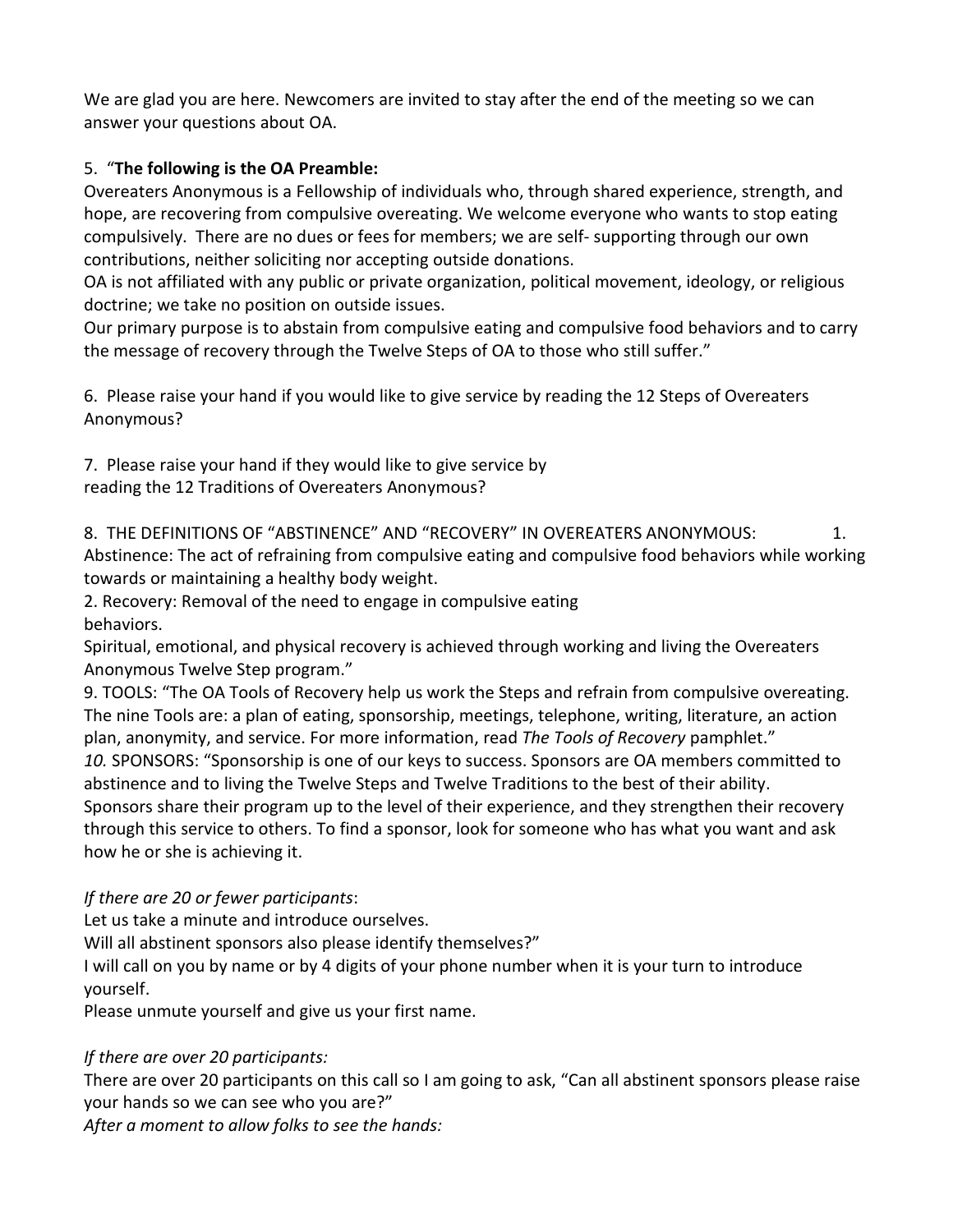Thank you sponsors. Please lower your hands now.

11. All who wish can leave their first name and contact info in the chat list so we can connect with each other between meetings. Chat is a function on your tool bar. It is our virtual "We Care" book. This list will be emailed after the meeting to all who leave their email address.

- 12. Today's meeting choice is: *A Step? A Tradition? Speaker? Literature/ reading?*
- 13. After the speaker/reading we will share on the topic until the halfway point in the meeting. Shares are limited to 3 minutes. Please raise your hand to share and I will call on you. You can raise your hand by clicking on the participant list and then selecting the blue hand icon or the button raise hand on the participants list. Please lower your hand when you are done.

#### **14. Halfway through the meeting:**

Are there any announcements or reports? *Intergroup representative's report & Treasurer's report are given once a month.*

15. SEVENTH TRADITION: "According to our Seventh Tradition, we are self- supporting through our own contributions.

We send regular contributions to our intergroup who pass contributions on to OAGB, Region 9 and the World Service Office to help carry the message to other compulsive overeaters. *Insert your group's method for 7th Tradition donations here.*

16. SUGGESTED GUIDELINES FOR SHARING:

The meeting is now open for shares. Please raise your hand if you wish to share. I will call on you when it is your time to share.

Please unmute to share....

*Once folks understand this, there is no need to read the following again......*

You can raise your hand by clicking on the participant list and then selecting the blue hand icon or the button raise hand on the Participants List. Please lower your hand when you are done.

17. As you share your experience and strength in OA, please also share your hope. Please confine your sharing to your experience with the disease of compulsive eating, the solution offered by OA, and your own recovery from the disease, rather than just the events of the day or week. If you are having difficulties, share how you use the program to deal with them.

If you need to talk more about your difficulties and seek solutions, we suggest you speak to your sponsor and other members after the meeting.

Feedback, cross talk, and advice-giving are discouraged here. Cross talk during a Zoom OA meeting is using the chat function to speak to members during other's shares, giving advice to others who have already shared, speaking directly to another person rather than to the group. Please limit chats to your contact info if you care to leave it.

I will now ask *first raised hand to* share.